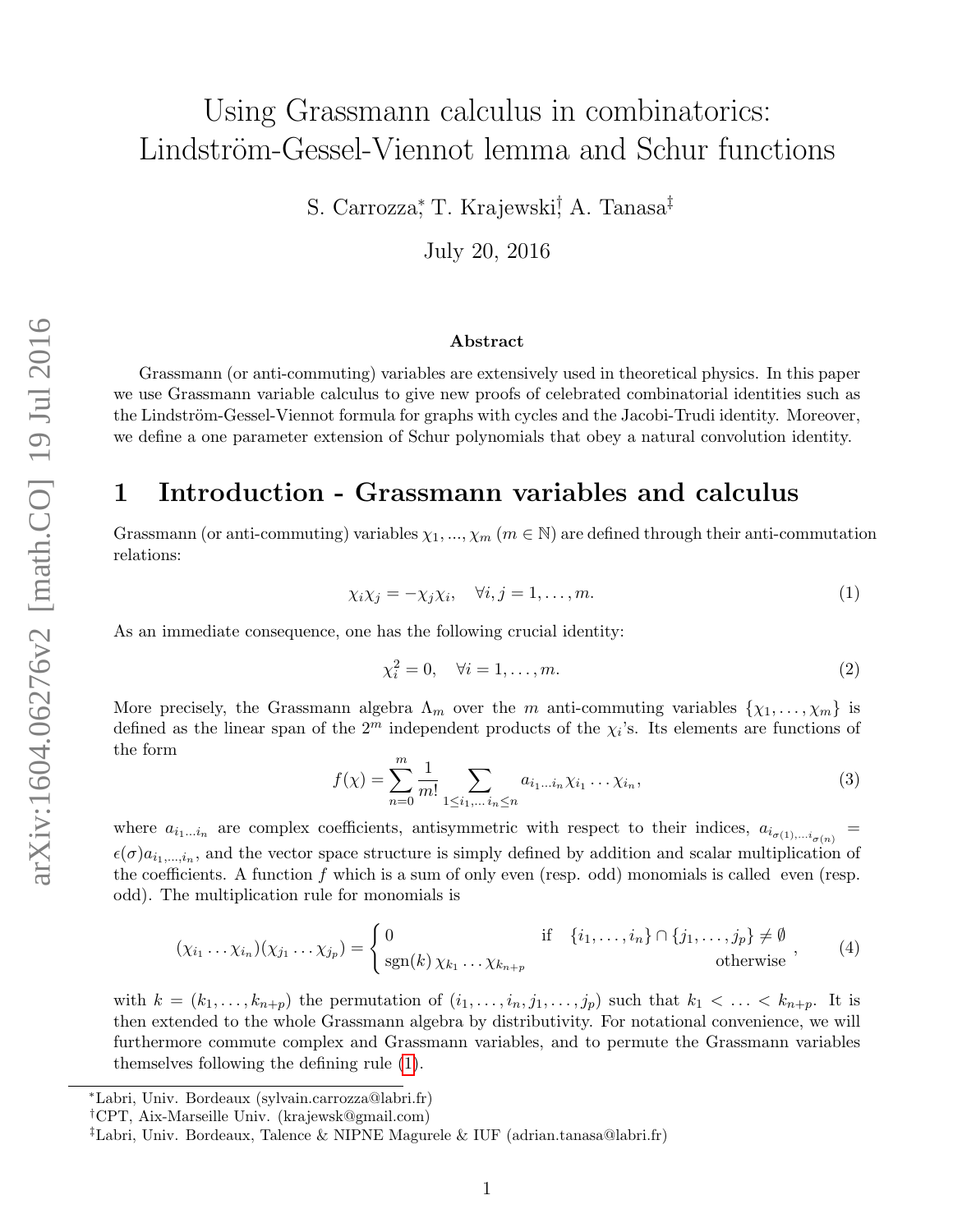One then defines the exponential of a Grassmann function  $f$  by

$$
e^{f(x)} := \sum_{p=0}^{+\infty} \frac{1}{p!} f(x)^p,
$$
 (5)

which, following [\(1\)](#page-0-0), is a simple polynomial expression. In particular one immediately finds that  $e^{\chi_{i_1}...\chi_{i_n}} = 1 + \chi_{i_1}...\chi_{i_n}$ . Another interesting property is that  $e^A e^B = e^{A+B}$  for any even Grassmann functions  $A$  and  $B$  (since  $A$  and  $B$  therefore commute).

Due to these multiple properties, Grassmann variables are extensively used in quantum field theory to describe the physics of fermions<sup>[1](#page-1-0)</sup>, which are particles obeying the so-called Fermi-Dirac statistics, statistics which is based on anti-commutation laws (unlike bosons<sup>[2](#page-1-1)</sup>, which are particles obeying the Bose-Einstein statistics (statistics based on commutation laws), and which are described by physicists using usual commuting variables) – the interested reader is reported to quantum field theory textbooks such as [\[5\]](#page-9-0) for more details.

The Grassmann integral  $\int d\chi \equiv \int d\chi_m \dots d\chi_1$  is the unique linear map from  $\Lambda_m$  to  $\mathbb C$  s. t.

$$
\int d\chi \, \chi_1 \ldots \chi_m = 1.
$$

Moreover,  $\int d\chi \chi_{i_1} \dots \chi_{i_n} = 0$  whenever  $n < m$ .

**Example 1.** Let  $\chi$  and  $\bar{\chi}$  be two independent Grassmann variables (the bar has nothing to do with any complex conjugation) and let  $a \in \mathbb{C}$ . One computes:

$$
\int d\bar{\chi} d\chi \, e^{-\bar{\chi} a\chi} = \int d\bar{\chi} d\chi \, (1 - \bar{\chi} a\chi) = \int d\bar{\chi} d\chi \, (-\bar{\chi} a\chi) = a \int d\bar{\chi} d\chi \, \chi \bar{\chi} = a. \tag{6}
$$

Similarly, one computes:  $\int d\bar{\chi} d\chi \chi \bar{\chi} e^{-\bar{\chi} a \chi} = 1$ .

**Example 2.** Consider N independent Grassmann variables  $\{\chi_i | 1 \leq i \leq N\}$ . Then, for any permutations  $\sigma$  of  $\{1, \ldots, N\}$ , one has:

<span id="page-1-3"></span>
$$
\int d\chi_N \dots d\chi_1 \chi_{\sigma(1)} \dots \chi_{\sigma(N)} = \text{sgn}(\sigma). \tag{7}
$$

Let M be an N−dimensional square matrix whose entries are commuting variables (such as complex numbers). Its determinant can be expressed as a Grassmann Gaussian integral over 2N Grassmann variables  $\bar{\chi}_i, \chi_i, i = 1, \ldots, N$ . As above, the conjugate notation conveniently accounts for the doubling of variables. Using the morphism property of the exponential on even functions, one proves:

<span id="page-1-2"></span>
$$
\det M = \int d\bar{\chi}_N d\chi_N \dots d\bar{\chi}_1 d\chi_1 \, \exp\left(-\sum_{i,j=1}^N \bar{\chi}_i M_{ij} \chi_j\right). \tag{8}
$$

Similarly, one can express any **minor** of M using Grassmann calculus. Let  $0 \leq p \leq N$  and let  $I = \{i_1, \ldots, i_p\}, J = \{j_1, \ldots, j_p\}$  be two subsets of indices of  $\{1, \ldots, N\},$  where  $i_1 < \ldots < i_p$  and  $j_1 < \ldots < j_p$ . We denote by  $M_{I^cJ^c}$  the matrix obtained by deleting from M the rows with indices in I and the column with indices in J. One has

<span id="page-1-4"></span>
$$
(-1)^{\Sigma I + \Sigma J} \det(M_{I^c J^c}) = \int d\bar{\chi} d\chi \, \chi_J \bar{\chi}_I \, \exp\left(-\sum_{i,j=1}^N \bar{\chi}_i M_{ij} \chi_j\right),\tag{9}
$$

where we have used the notation

$$
d\bar{\chi}d\chi := d\bar{\chi}_N d\chi_N \dots d\bar{\chi}_1 d\chi_1.
$$

<span id="page-1-0"></span><sup>&</sup>lt;sup>1</sup>Example of fermions are: the electrons, the neutrinos, the quarks.

<span id="page-1-1"></span><sup>2</sup>Examples of bosons are: photons, gluons, Higgs bosons.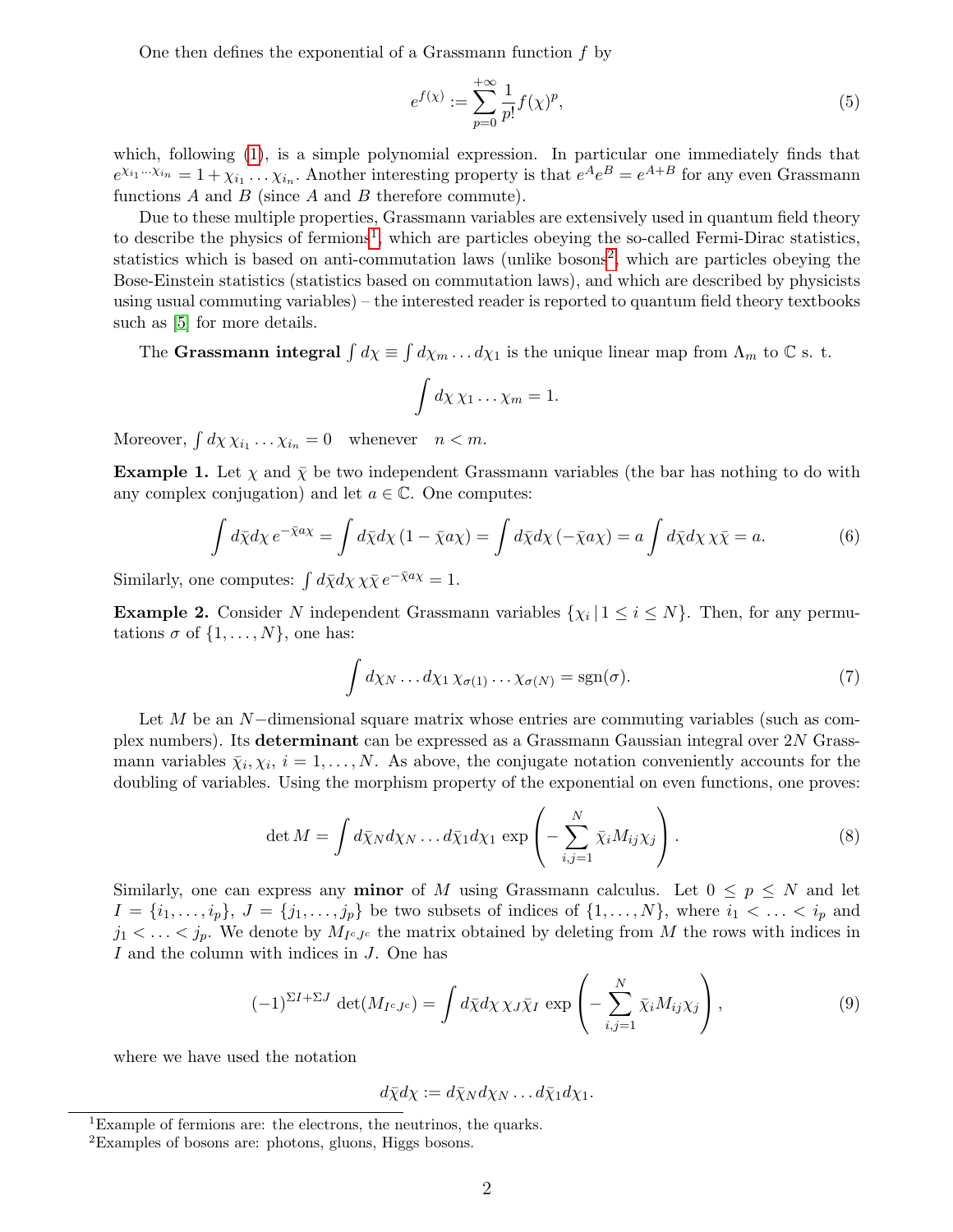Moreover,  $\Sigma I = \sum_{k=1}^{p} i_k$ ,  $\Sigma J = \sum_{k=1}^{p} j_k$  and

$$
\chi_J \bar{\chi}_I := \chi_{j_1} \bar{\chi}_{i_1} \dots \chi_{j_p} \bar{\chi}_{i_p} \,. \tag{10}
$$

One can prove more general Grassmann Gaussian integral formulas<sup>[3](#page-2-0)</sup>, such as:

<span id="page-2-2"></span>
$$
\int d\eta d\bar{\eta} \exp\left(\sum_{k,\ell=1}^N \bar{\eta}_k M_{k\ell}^{-1} \eta_\ell + \sum_{k=1}^N (\bar{\psi}_k \eta_k + \bar{\eta}_k \psi_k)\right) = \det(M^{-1}) \exp\left(-\sum_{k,\ell=1}^N \bar{\psi}_k M_{k\ell} \psi_\ell\right). \tag{11}
$$

The integrand here leaves in the Grassmann algebra  $\{\bar{\eta}_i, \eta_i, \bar{\chi}_i, \chi_i \mid i = 1, \ldots, N\}$ .

In this paper, we use Grassmann calculus to prove the Lindström-Gessel-Viennot (LGV) lemma and the Jacobi-Trudi identity. Note that the LGV lemma proof we give does not require the use of any involution arguments. The vanishing contribution of intersecting paths will appear as a simple consequence of the Grassmann nilpotency identity [\(2\)](#page-0-1)!

# 2 Grassmann proof of the LGV lemma

Let G be a finite directed graph. Note that we allow loops and multiple edges. Let  $V = \{v_1, \ldots, v_N\}$ be the set of vertices of G. One assigns to each edge e a weight  $w_e$ . One further assumes that the variables  $w_e$  commute with each others.

A **path** P from v to v' is a collection of edges  $(e_1, e_2, \ldots, e_k)$  such that one can reach v' from v by successively traversing  $e_1, \ldots, e_k$  in the specified order. Following [\[6\]](#page-9-1), let us recall the following definitions. The weight of a given path  $P = (e_1, \ldots, e_k)$  is:

$$
\operatorname{wt}(P) := \prod_{k=1}^{m} w_{e_k} . \tag{12}
$$

The weight path matrix of the graph G is the matrix  $M = (m_{ij})_{1 \le i,j \le N}$ , whose entries are:

$$
m_{ij} := \sum \text{wt}(P). \tag{13}
$$

The sum above is taken on paths P from  $v_i$  to  $v_j$ .

These quantities are considered as formal power-series in the weights. A crucial remark is that

<span id="page-2-1"></span>
$$
M = (\text{Id} - A)^{-1},\tag{14}
$$

where  $A = (A_{ij})$  is the **weighted adjacency matrix** of the graph  $(A_{ij} = w_{ij})$  if there is an edge from  $v_i$  to  $v_j$ , and 0 otherwise).

A cycle is a path from a vertex v to itself (or more precisely an equivalent class thereof up to change of source vertex). We denote by  $\mathcal C$  the set of all possible collections of self-avoiding and pairwise vertex-disjoint cycles, including the empty collection. Given  $\mathbf{C} = (C_1, \ldots, C_k) \in \mathcal{C}$ , we define its weight and sign as

$$
\text{wt}(\mathbf{C}) := \prod_{i=1}^{k} \text{wt}(C_i), \quad \text{and} \quad \text{sgn}(\mathbf{C}) := (-1)^k,
$$
 (15)

while, by convention,  $wt(C) = sgn(C) = 1$  for the empty collection.

<span id="page-2-3"></span>**Lemma 1.** The determinant of  $M^{-1}$  is:

$$
\det(M^{-1}) = \sum_{\mathbf{C} \in \mathcal{C}} \text{sgn}(\mathbf{C}).\text{wt}(\mathbf{C}).\tag{16}
$$

<span id="page-2-0"></span><sup>3</sup>See, for example, [\[5\]](#page-9-0), for more details on Grassmann integration and Grassmann changes of variables.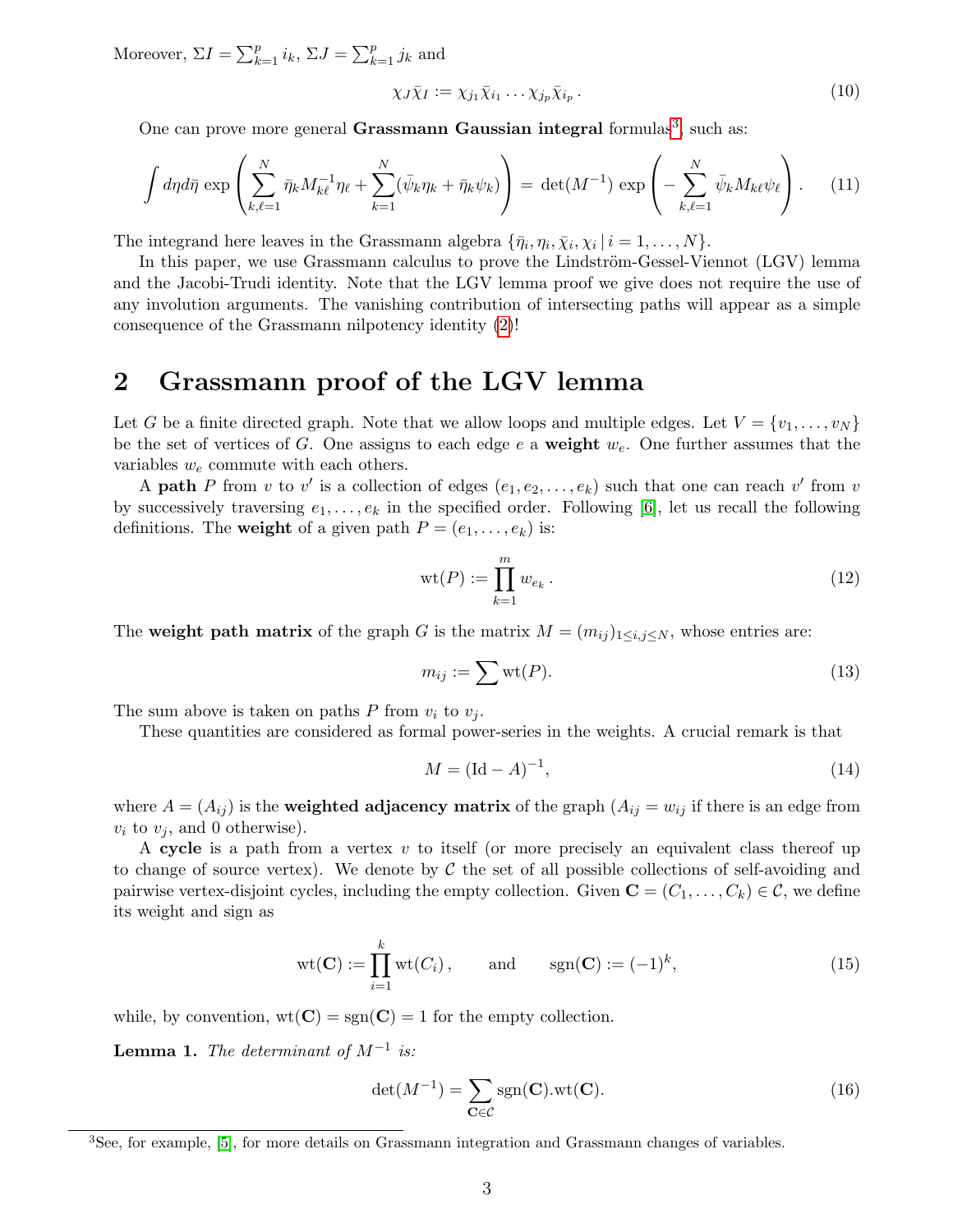Proof. Equations [\(14\)](#page-2-1) and [\(8\)](#page-1-2) yield:

$$
\det(M^{-1}) = \int d\bar{\chi} d\chi \exp\left(-\sum_{i,j=1}^N \bar{\chi}_i (\delta_{ij} - A_{ij}) \chi_j\right) = \int d\bar{\chi} d\chi \prod_{i=1}^N (1 + \chi_i \bar{\chi}_i) \prod_{k,l=1}^N (1 + A_{kl} \bar{\chi}_k \chi_l).
$$
\n(17)

The integrand decomposes as sums of terms of the form

 $A_{k_1l_1}\ldots A_{k_sl_s} \times \bar{\chi}_{k_1}\chi_{l_1}\ldots\bar{\chi}_{k_s}\chi_{l_s}\,\chi_{i_1}\bar{\chi}_{i_1}\ldots\chi_{i_r}\bar{\chi}_{i_r}$  $(18)$ 

giving a non-zero contribution to the integral if and only if: all Grassmann variables appear exactly once and  $A_{k_j l_j} \neq 0$  for all  $1 \leq j \leq s$ . Let us assume that this is the case. The inequality  $A_{k_j l_j} \neq 0$ implies that there is a directed edge  $e_j$  from  $v_{k_j}$  to  $v_{l_j}$ ; this means that  $A_{k_jl_j} = w_{k_jl_j}$ . Let us call  $H_s$  the subgraph made out of the edges  $e_1, \ldots, e_s$ . Each ingoing (resp. outgoing) edge at a vertex  $v_\ell \in H_s$  is associated to a variable  $\chi_\ell$  (resp.  $\bar{\chi}_\ell$ ). Hence there cannot be more than one ingoing (resp. outgoing) edge of  $H_s$  at each  $v_\ell$ . On the other hand, if there were only say one ingoing but no outgoing edge at  $v_{\ell}$ , this would require that  $\bar{\chi}_{i_k} = \bar{\chi}_{\ell}$  for some  $1 \leq k \leq r$ . This would however necessarily bring a second factor  $\chi_{i_k}$  and therefore cancel the integrand. We conclude that there must be exactly one ingoing at one outgoing edge at each vertex of  $H_s$ . This means that  $H_s$  must decompose into a collection C of self-avoiding and pairwise vertex-distinct cycles. Furthermore there is in this case a unique choice of indices  $1 \leq i_1 < \ldots < i_r \leq N$  yielding a non-vanishing monomial of degree 2N. Each collection of cycles **C** is weighted by  $wt(C)$ , up to a sign. Moreover, the integral is of the form of [\(7\)](#page-1-3), with  $\sigma$  a product of  $|C|$  disjoint cycles of even length, the other cycles being trivially of length 1. The signature of  $\sigma$  is therefore sgn(C), and we conclude that C contributes with a term sgn(C)wt(C).  $\Box$ 

One considers now the minor  $M_{\mathcal{AB}}$ , where  $\mathcal{A} = \{a_1, \ldots, a_p\}$  and  $\mathcal{B} = \{a_1, \ldots, a_p\}$  are p-dimensional sets of indices in  $\{1, \ldots, n\}$ . A **p-path** from A to B is a collection of paths  $\mathbf{P} = (P_1, \ldots, P_k)$  s. t.  $P_i$ connects  $a_i$  to  $b_{\sigma_P(i)}$ , for some permutation  $\sigma_P$ . The weight and sign of P are furthermore given by:

$$
\text{wt}(\mathbf{P}) := \prod_{i=1}^{k} \text{wt}(P_i), \quad \text{and} \quad \text{sgn}(\mathbf{P}) := \text{sgn}(\sigma_{\mathbf{P}}). \tag{19}
$$

The p-path **P** is **self-avoiding** if: 1) each  $P_i$  is self-avoiding; 2)  $P_i$  and  $P_j$  are vertex-disjoint whenever  $i \neq j$ . We denote by  $\mathcal{P}_{\mathcal{A},\mathcal{B}}$  the set of self-avoiding p-paths from A to B.

Finally, a self-avoiding flow from A to B is a pair  $(P, C)$  such that: 1)  $P \in \mathcal{P}_{\mathcal{A}, \mathcal{B}}$ ; 2)  $C \in \mathcal{C}$ ; and 3) **P** and **C** are vertex disjoint. We denote the set of self-avoiding flow from A to B by  $\mathcal{F}_{A,B}$ .

The LGV formula for graph with cycles is:

<span id="page-3-1"></span>**Theorem 1.** One has  $|6|$ 

<span id="page-3-0"></span>
$$
\det(M_{AB}) = \frac{\sum_{(\mathbf{P},\mathbf{C}) \in \mathcal{F}_{A,B}} sgn(\mathbf{P})wt(\mathbf{P}) sgn(\mathbf{C})wt(\mathbf{C})}{\sum_{\mathbf{C} \in \mathcal{C}} sgn(\mathbf{C})wt(\mathbf{C})}.
$$
\n(20)

In particular, if G is acyclic then  $\lbrack 1, 4 \rbrack$ :

$$
\det(M_{\mathcal{AB}}) = \sum_{\mathbf{P} \in \mathcal{P}_{\mathcal{A}, \mathcal{B}}} \text{sgn}(\mathbf{P}) \text{wt}(\mathbf{P}).\tag{21}
$$

Let us now give the Grassmann calculus proof of this identity.

*Proof.* The left-hand side of  $(20)$  is a minor of the matrix M. We need to re-express it as a minor of  $M^{-1}$ . To this purpose, we could directly use  $\det((M^{-1})_{AB}) = (-1)^{\Sigma A + \Sigma B} \frac{\det(M_{BCAC})}{\det(M)}$ . Nevertheless,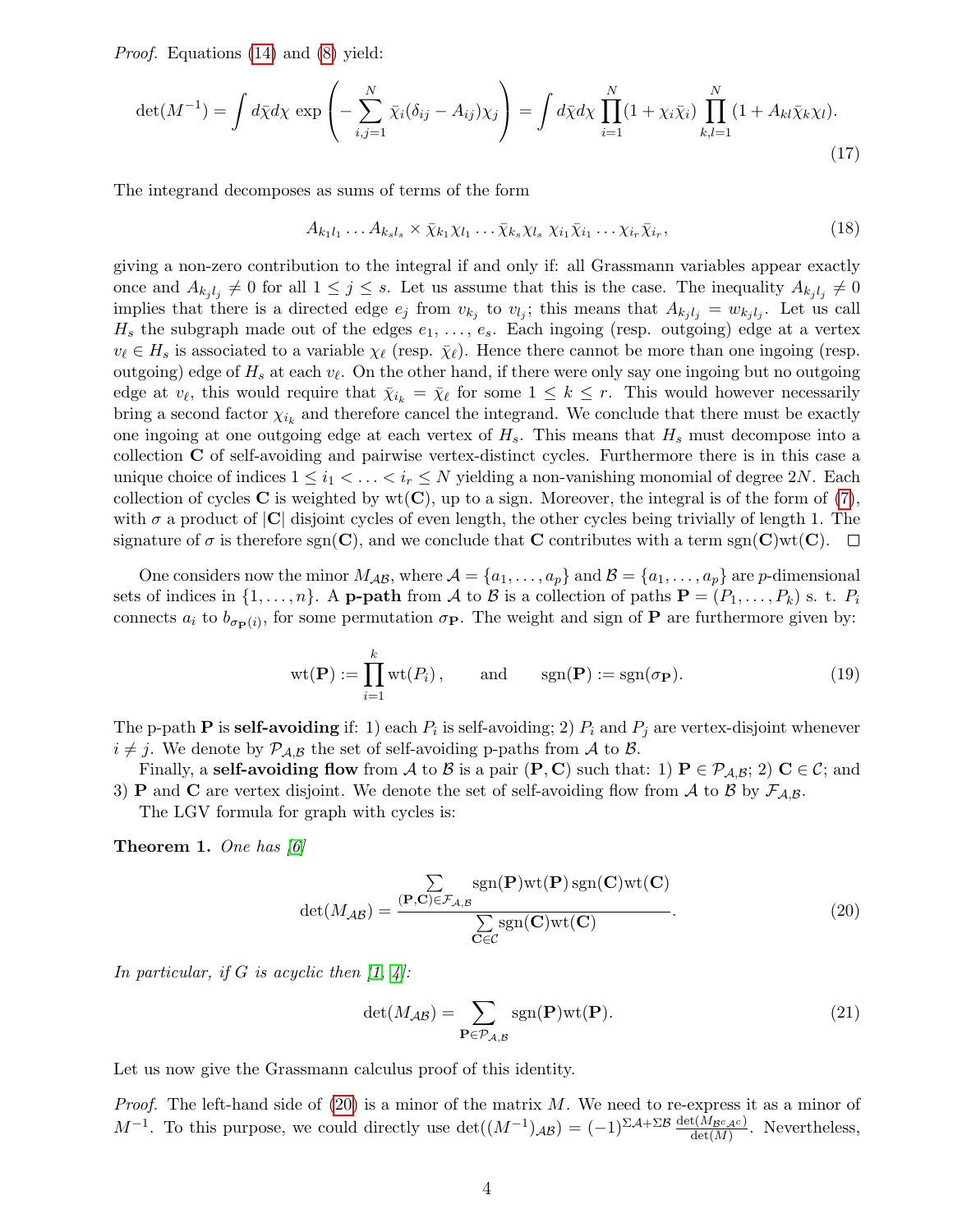in this paper we instead rely exclusively on Grassmann calculus. One can thus use formula [\(9\)](#page-1-4) to express det( $M_{\mathcal{AB}}$ ) as

$$
(-1)^{\Sigma \mathcal{A}^c + \Sigma \mathcal{B}^c} \int d\bar{\psi} d\psi \, \psi_{\mathcal{B}^c} \bar{\psi}_{\mathcal{A}^c} \, \exp\left(-\sum_{i,j=1}^N \bar{\psi}_i M_{ij} \psi_j\right). \tag{22}
$$

We now re-express the exponential above using the Grassmann Gaussian integral formula [\(11\)](#page-2-2). This leads to

$$
\frac{(-1)^{\Sigma \mathcal{A}^c + \Sigma \mathcal{B}^c}}{\det(M^{-1})} \int d\bar{\psi} d\psi \, \psi_{\mathcal{B}^c} \bar{\psi}_{\mathcal{A}^c} \int d\eta d\bar{\eta} \exp\left(\sum_{k\ell=1}^N \bar{\eta}_k M_{k\ell}^{-1} \eta_\ell + \sum_{k=1}^N (\bar{\psi}_k \eta_k + \bar{\eta}_k \psi_k)\right). \tag{23}
$$

The denominator is given by Lemma [1.](#page-2-3) The integral in the numerator writes:

<span id="page-4-0"></span>
$$
(-1)^{\Sigma \mathcal{A}^c + \Sigma \mathcal{B}^c} \int d\eta d\bar{\eta} \exp\left(\sum_{k,\ell=1}^N \bar{\eta}_k M_{k\ell}^{-1} \eta_\ell\right) \int d\bar{\psi} d\psi \, \psi_{\mathcal{B}^c} \bar{\psi}_{\mathcal{A}^c} \exp\left(\sum_k (\bar{\psi}_k \eta_k + \bar{\eta}_k \psi_k)\right). \tag{24}
$$

In order to perform the Grassmann integral on the sets of variables  $\bar{\psi}$  and  $\psi$  in [\(24\)](#page-4-0), we use the following result:

Lemma 2. The following identity holds

<span id="page-4-1"></span>
$$
\int d\bar{\psi} d\psi \,\psi_{\mathcal{B}^c} \bar{\psi}_{\mathcal{A}^c} \, \exp\left(\sum_{k=1}^N (\bar{\psi}_k \eta_k + \bar{\eta}_k \psi_k)\right) = (-1)^{\Sigma \mathcal{A} + \Sigma \mathcal{B}} \,\bar{\eta}_{\mathcal{B}} \eta_{\mathcal{A}}.\tag{25}
$$

Proof. When developing the exponential in  $(25)$  above, the only term which leads to a non-vanishing contribution is the one containing:

$$
\left(\prod_{i=1}^p \bar{\psi}_{a_i}\eta_{a_i}\right)\left(\prod_{i=1}^p \bar{\eta}_{b_i}\psi_{b_i}\right) = \prod_{i=1}^p \bar{\psi}_{a_i}\eta_{a_i}\bar{\eta}_{b_i}\psi_{b_i} = (\psi_{\mathcal{B}}\bar{\psi}_{\mathcal{A}})(\bar{\eta}_{\mathcal{B}}\eta_{\mathcal{A}}).
$$
\n(26)

The Grassmann integration on the lef-hand side of [\(25\)](#page-4-1) leads to  $(\eta_A \bar{\eta}_B)$  multiplied by the sign:

$$
\int d\bar{\psi} d\psi \left( \psi_{\mathcal{B}^c} \bar{\psi}_{\mathcal{A}^c} \right) \left( \psi_{\mathcal{B}} \bar{\psi}_{\mathcal{A}} \right) = (-1)^{\Sigma \mathcal{A} + \Sigma \mathcal{B}}.
$$
\n(27)

 $\Box$ 

This concludes the proof.

Expression [\(24\)](#page-4-0) above thus becomes:

$$
\int d\eta d\bar{\eta} \,\bar{\eta}_{\mathcal{B}} \eta_{\mathcal{A}} \, \exp\left(\sum_{k,\ell=1}^{N} \bar{\eta}_{k} M_{k\ell}^{-1} \eta_{\ell}\right) = \int d\eta d\bar{\eta} \,\bar{\eta}_{\mathcal{B}} \eta_{\mathcal{A}} \prod_{i=1}^{N} e^{\bar{\eta}_{i} \eta_{i}} \prod_{k,\ell=1}^{N} e^{-\bar{\eta}_{k} A_{k\ell} \eta_{\ell}}.
$$
 (28)

Using now [\(14\)](#page-2-1), this rewrites as

<span id="page-4-2"></span>
$$
(-1)^{p} \int d\bar{\eta} d\eta \ \bar{\eta}_{\mathcal{B}} \eta_{\mathcal{A}} \prod_{i=1}^{N} (1 + \eta_{i} \bar{\eta}_{i}) \prod_{k,l=1}^{N} (1 + A_{kl} \bar{\eta}_{k} \eta_{l}). \tag{29}
$$

A similar analysis as the one of Lemma [1](#page-2-3) then shows that the non-zero contributions to the integral are labelled by self-avoiding flows  $(P, C) \in \mathcal{F}_{A,B}$ . Indeed, open paths are now allowed, but their source (resp. sink) vertices must be associated to a Grassmann variable  $\bar{\eta}_{a_i}$  (resp.  $\eta_{b_i}$ ) and therefore be in  $A$  (resp. in  $B$ ). The key argument is that, because of the Grassmann nilpotency condition [\(2\)](#page-0-1), the paths and cycles must be self-avoiding and pairwise vertex-disjoint!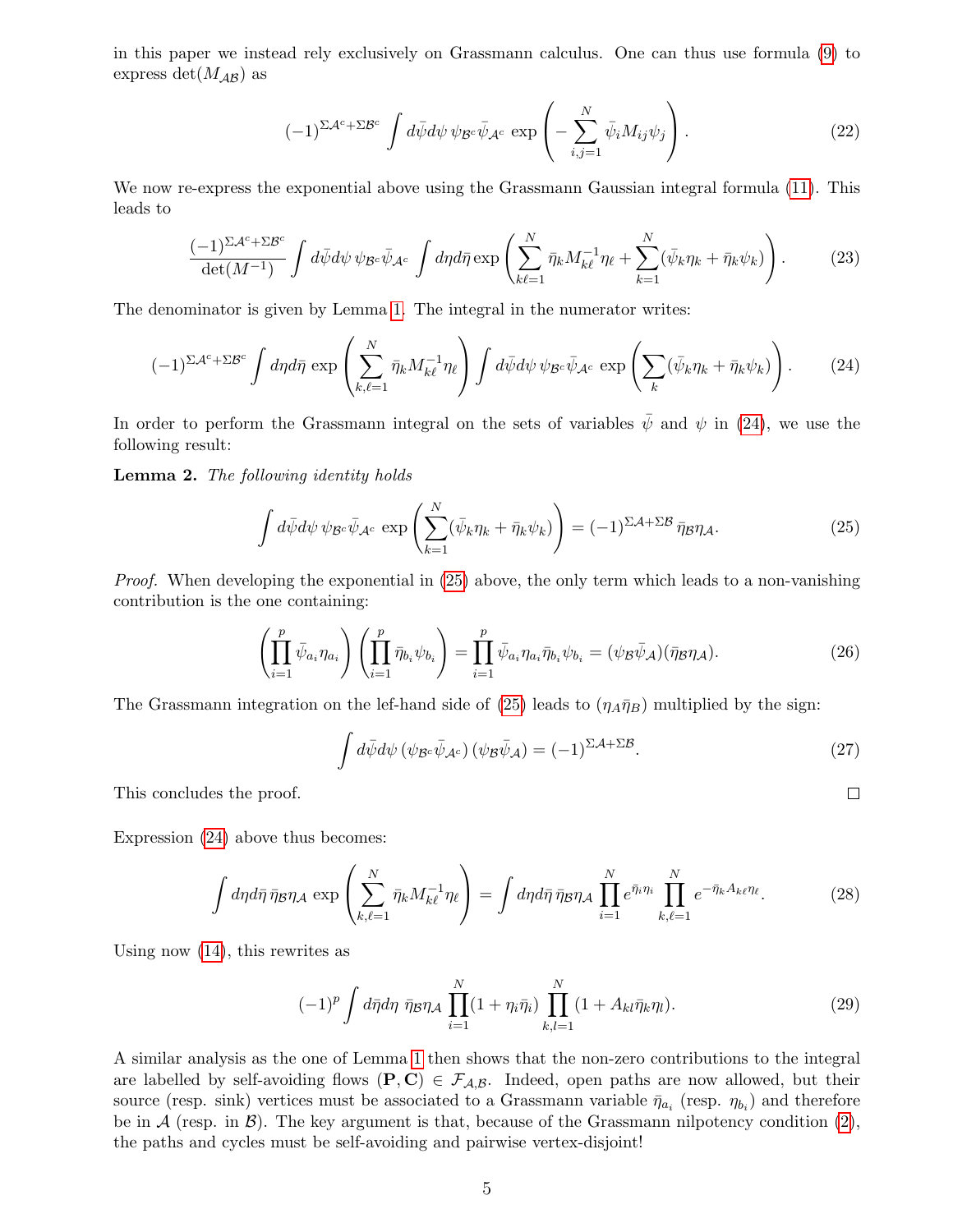The term indexed by the flow  $(P, C)$  is equal to  $wt(P)wt(C)$ , up to a sign. By the same argument as in Lemma [1,](#page-2-3) the term associated to  $(P, C)$  differs from the one associated to  $(0, \emptyset)$  by a factor sgn(C). In the latter situation, one can relabel the variables  $\eta_{b_i}$  and assume without loss of generality that  $P_i$  connects  $a_i$  to  $b_i$  (for all i), and that a factor sgn(P) is included. The only difference with respect to the case studied in Lemma [1](#page-2-3) is that we have now a permutation with  $|\mathbf{P}| = p$  even cycles, yielding an extra factor  $(-1)^p$  which cancels the one of formula [\(29\)](#page-4-2). Finally, the sign associated to a general  $(P, C) \in \mathcal{P}_{AB}$  is equal to  $sgn(C)sgn(P)$ , which concludes the proof.  $\Box$ 

#### 3 Transfer matrix approach

In quantum field theory, the path integral represents a space time approach to the time evolution of a system, represented as a sum over paths. Accordingly, the LGV lemma is interpreted as the evolution of a system of fermions on a lattice that represents a discrete analogue of space-time. In some instances, it turns out that this evolution can also be described in another formalism based on singling out a time direction in space-time. In our case, this formalism applies to a particular class of graphs which are described below. The sum over paths is then interpreted as a matrix element of an operator between an initial and a final state which are elements of a Hilbert space constructed as follows. We refer the reader to [\[2\]](#page-9-4) for some background on statistical field theory.

Let us consider N Grassmann variables  $\chi_1, \ldots, \chi_N$ . The scalar product is defined in analogy with the standard scalar product on holomorphic functions, using an integration over Grassmann variables

$$
\langle f, g \rangle = \int d\overline{\chi} d\chi \exp\left(-\overline{\chi}\chi\right) \overline{f}(\overline{\chi}) g(\chi) = \sum_{k=0}^{N} \frac{1}{k!} \sum_{1 \le i_1, \dots, i_k \le N} \overline{a}_{i_1 \dots i_k} b_{i_1 \dots i_k}.
$$
 (30)

N

Moreover, given an  $N \times N$  matrix  $\tilde{T}$ , one has:

$$
\tilde{T} \cdot f(\chi) = \sum_{k=0}^{N} \frac{1}{k!} \sum_{1 \le i_1, \dots, i_k \le N} a_{i_1 \dots i_k} \Big( \sum_{1 \le j_1 \le N} \tilde{T}_{i_1 j_1} \chi_{j_1} \Big) \dots \Big( \sum_{1 \le j_k \le N} \tilde{T}_{i_k j_k} \chi_{j_k} \Big). \tag{31}
$$

This action can also be written in terms of Grassmann integration as

$$
\tilde{T} \cdot f(\chi) = \int d\overline{\eta} d\eta \exp\left(-\overline{\eta}\eta\right) \exp\left(\overline{\eta}\,\tilde{T}\,\chi\right) f(\eta),\tag{32}
$$

where we have used the notation:

$$
\overline{\eta}\,\tilde{T}\,\chi=\sum_{i,j=1}^N\overline{\eta}_i\tilde{T}_{ij}\chi_j.
$$

Moreover, if  $\tilde{S}$  is another  $N \times N$  matrix,

<span id="page-5-0"></span>
$$
(\tilde{S}\tilde{T}) \cdot f(\chi) = \int d\overline{\psi} d\psi d\overline{\eta} d\eta \exp\left(-\overline{\eta}\eta\right) \exp\left(\overline{\eta}\tilde{S}\psi\right) \exp\left(-\overline{\psi}\psi\right) \exp\left(\overline{\psi}\tilde{T}\chi\right) f(\eta). \tag{33}
$$

Consider now a sequence of n weighted directed graphs  $G_1, \ldots, G_n$  each having N vertices labeled by an integer  $i \in \{1, \ldots, N\}$ . Loops, multiple edges and isolated vertices are allowed. We denote by  $w_{m,ij}$  the weight of an edge oriented from vertex i to vertex j in  $G_m$ , with the convention that the weight vanishes if there is no such an edge. We label the nN vertices of the disjoint union  $G_1 \cup \cdots \cup G_n$ by pairs  $(i, m)$  where the second index refers to the graph  $G_m$  and the first one to the vertex i in  $G_m$ .

We define the graph  $G_1 \rightarrow G_2 \rightarrow \cdots \rightarrow G_n$  by adding  $N(n-1)$  edges to the disjoint union  $G_1 \cup \cdots \cup G_n$  see Fig. [1.](#page-6-0)a. These  $N(n-1)$  edges connect the vertex  $(i, m)$  to the vertex  $(i, m+1)$ , for all  $m \in \{1, \ldots, n-1\}$  and  $i \in \{1, \ldots, N\}$  with a weight 1. The weighted adjacency matrix of  $G_1 \rightarrow G_2 \rightarrow \cdots \rightarrow G_n$  is given by

$$
A_{(i,m),(j,p)} := \begin{cases} w_{i,j} & \text{if } p=m\\ 1 & \text{if } p=m+1 \text{ and } i=j\\ 0 & \text{otherwise.} \end{cases}
$$
(34)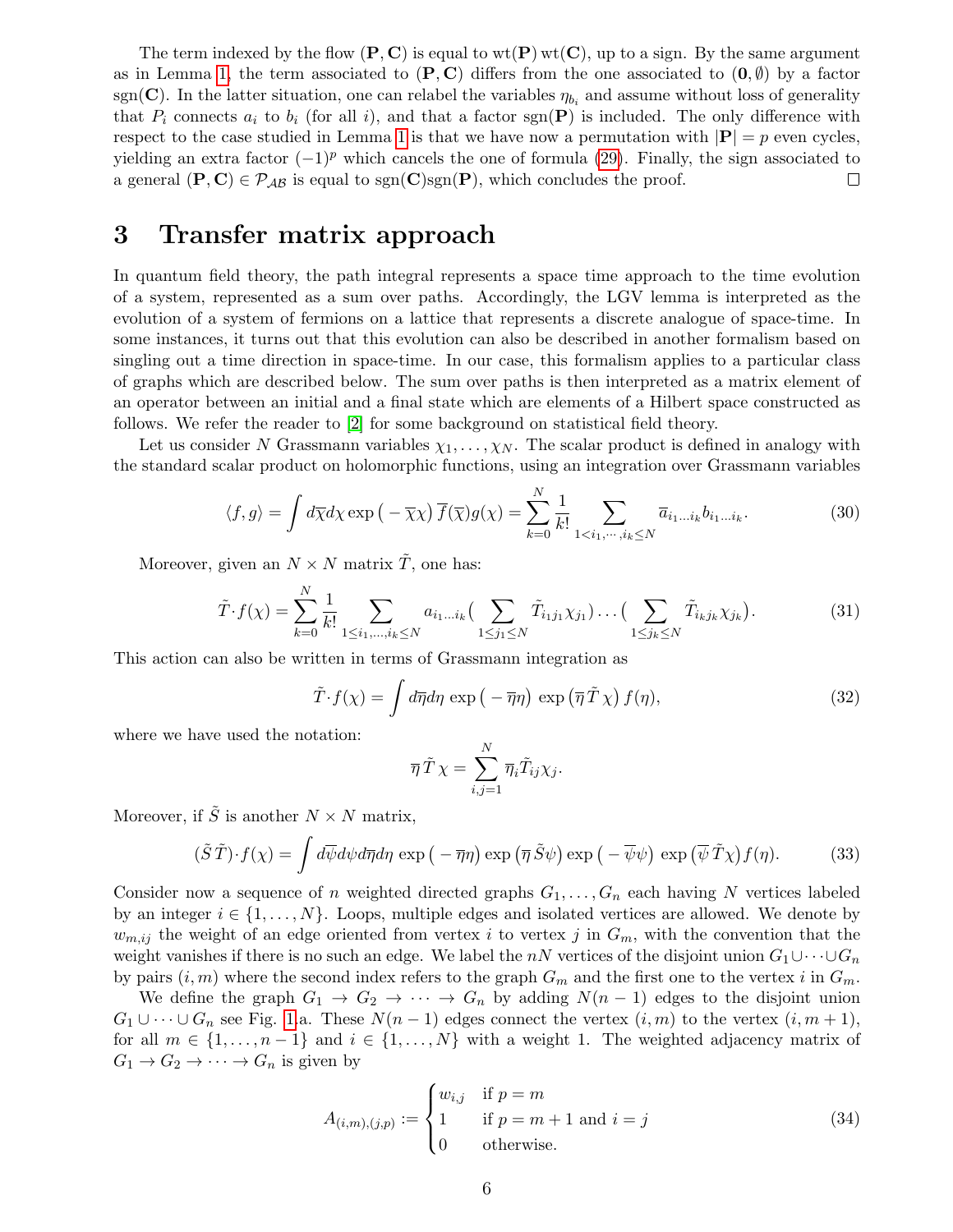





[1.](#page-6-0)a. Graph  $G_1 \rightarrow G_2 \rightarrow \cdots \rightarrow G_n$  1.b. Non intersecting lattice paths 1.c. Skew Young table

<span id="page-6-1"></span>

<span id="page-6-0"></span>Figure 1: Some illustrations

The previous construction is motivated by the following theorem, relating  $k$  non intersecting paths in  $G_1 \to G_2 \to \cdots \to G_n$ , starting at vertices  $A \in G_1$  and ending at vertices  $\mathcal{B} \in G_n$ , to a  $k \times k$  minor in a  $N \times N$  matrix constructed using the weighted adjacency matrices  $A_i$  of  $G_i$ .

Theorem 2. One has

$$
\sum_{\substack{\text{non intersecting paths } P_1, \dots, P_k, A \to B \\ \text{and cycles } C_1, \dots, C_r \text{ in } G_1 \to G_2 \to \dots \to G_n}} (-1)^{\epsilon(\mathcal{A}, \mathcal{B})} (-1)^r w(\mathcal{P}_1) \cdots w(\mathcal{P}_k) w(\mathcal{C}_1) \cdots w(\mathcal{C}_r)
$$
\n
$$
= \det(1 - A_n) \cdots \det(1 - A_1) \det\left[ (1 - A_n)^{-1} \cdots (1 - A_1)^{-1} \right]_{\mathcal{AB}}, \quad (35)
$$

with  $\epsilon(A, \mathcal{B})$  the signature of the permutation of the labels of the vertices in  $\mathcal{B}$  with respect to those in A and det  $M_{A,B}$  is the determinant restricted to the lines corresponding to A and columns to B.

*Proof.* The result is proved by induction on n. For  $n = 1$ , the statement corresponds to Theorem [1.](#page-3-1) Then, one passes from n to  $n+1$  by integrating pairs of variables between vertices  $(i, m)$  and  $(i, m+1)$ and the use of [\(33\)](#page-5-0).  $\Box$ 

In statistical physics, a homogeneous term of degree k in  $\mathcal H$  represents a state of k fermions occupying the vertices of  $G_m$  at time m. The anti-commutation relations express Pauli exclusion principle that states that two fermions cannot occupy the same vertex. The operator  $(1 - A_m)^{-1}$ (multiplied by a power of its determinant) transforms this state into another  $k$  fermion state at time  $m + 1$ , on the vertices of  $G_{m+1}$ . Thus,  $T_m$  represents a discrete time evolution; this matrix is known in physics as the transfer matrix.

The interest of this result comes from the evaluation of the sum over paths by a minor in an  $N \times N$ matrix instead of an  $nN \times nN$  matrix as would result from an application of the LGV lemma. In the next two sections we show how this result can be used in the theory of Schur functions. Other related applications of fermionic techniques can be found in [\[3\]](#page-9-5) and [\[7\]](#page-9-6).

# 4 An application to Schur functions

Given an integer k, a partition of k is a decreasing sequence  $\lambda_1 \geq \cdots \geq \lambda_r$  of r integers such that  $\lambda_1 + \cdots + \lambda_r = k$ . A partition is conveniently represented by a Young diagram denoted  $\lambda$  and made of r left justified rows, the  $k^{\text{th}}$  row containing  $\lambda_k$  boxes, with the longer rows on the top of the shorter ones. We set  $|\lambda| := \lambda_1 + \cdots + \lambda_r$ .

Given a second Young diagram  $\mu$  with r' rows, we write  $\mu \leq \lambda$  if  $r' \leq r$  and if for all  $i \{1, \ldots, r\}$ ,  $\mu_i \leq \lambda_i$ . When  $\mu \leq \lambda$ , the skew Young diagram  $\lambda/\mu$  is constructed by removing the  $\mu_i$  first left boxes in the line i of  $\lambda$  for all i. We also consider the empty Young diagram and  $\lambda/\emptyset = \lambda$  while  $\lambda/\lambda = \emptyset$ . We further set  $\mu_i = 0$  for  $i \geq r'$ .

A semi standard (skew) Young tableau (SSYT) of shape  $\lambda/\mu$  is a filling of the Young diagram  $\lambda/\mu$  by some integers in  $\{1,\ldots,n\}$  in such a way that they are increasing along the columns and non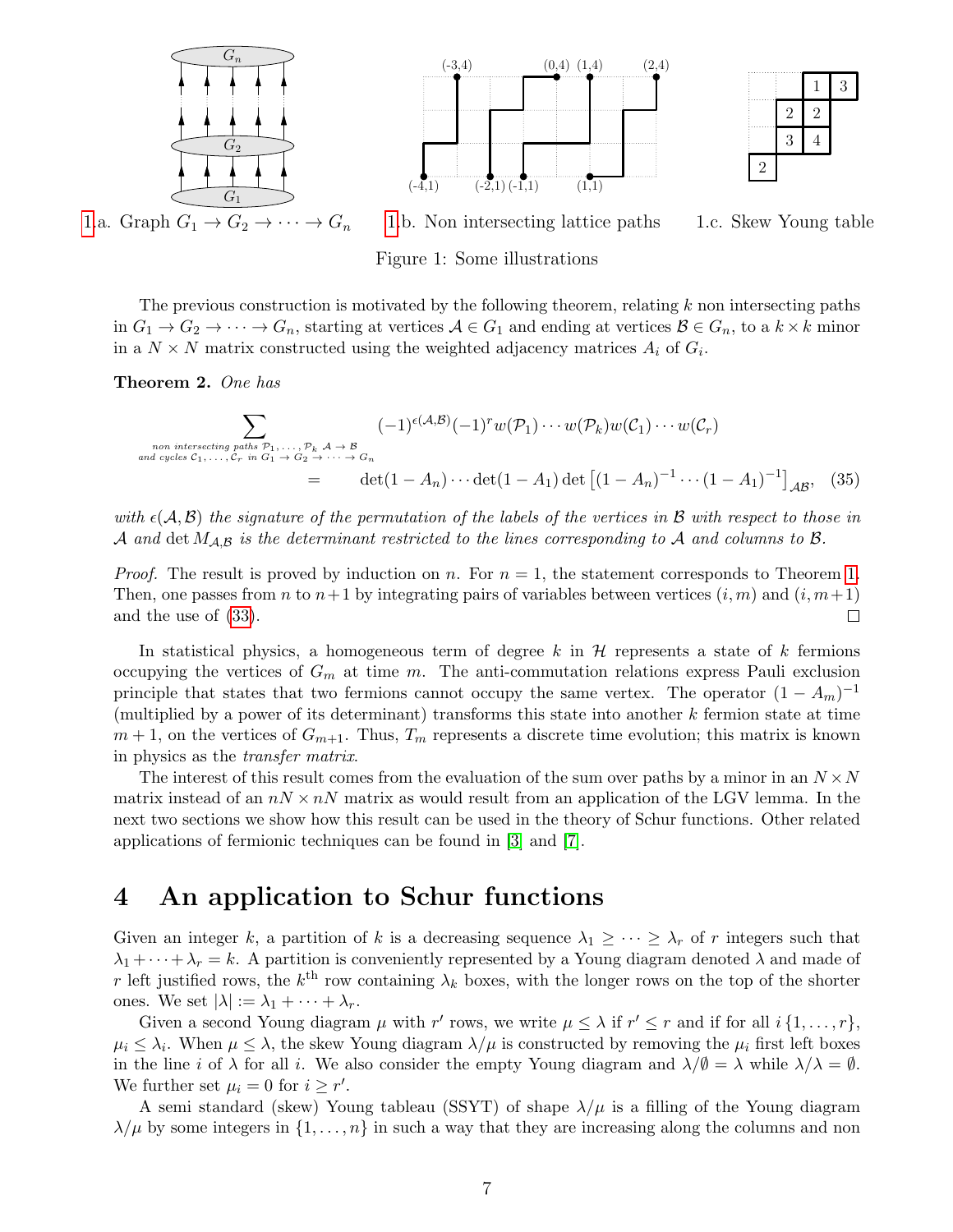decreasing along the rows. To each of these integers we associate an indeterminate  $x_m$  and the Schur function is defined as

$$
s_{\lambda/\mu}(x) := \sum_{\substack{\text{skew Young Tableau} \\ \text{of shape } \lambda/\mu}} \prod_{1 \le m \le n} x_m^{k_m},\tag{36}
$$

where  $k_m$  is number of times the integer m appears in the SSYT, see Fig. [1.](#page-6-0)c.

It is known (see [\[1\]](#page-9-2)) that  $s_{\lambda/\mu}(x)$  can be constructed using r non intersecting lattice paths as follows. Define a graph G with vertices labelled  $(i, m)$  with i and m positive integers and oriented edges from  $(i, m)$  to  $(i + 1, m)$  and from  $(i, m)$  to  $(i, m + 1)$ . The graph G is conveniently visualized as a two dimensional square lattice with arrows pointing upwards and rightwards. Although infinite, at any stage of the computation only a finite number of vertices are involved. We leave the precise range of i unspecified for notational convenience and assume  $1 \leq m \leq n$  unless otherwise stated. Then, the skew Schur functions can be written as a sum over  $r$  non intersecting paths on  $G$ ,

$$
s_{\lambda}(x) = \sum_{\substack{\text{non intersecting lattice paths } \mathcal{P}_1, \dots, \mathcal{P}_r \\ \mathcal{P}_i : (\mu_i - i + l, 1) \to (\lambda_i - i + l, n)}} W(\mathcal{P}_1) \cdots W(\mathcal{P}_i). \tag{37}
$$

where  $l$  is a global translation parameter that does not affect the result, because of translation invariance. The weight of a path is again given by the product of the weight of its edges. The weight of an horizontal edge from  $(i, m)$  to  $(i + 1, m)$  is  $x_m$  and the weight of all vertical edges is 1.

The graph G can be written as  $G = G_1 \rightarrow G_2 \rightarrow \cdots \rightarrow G_n$  with all  $G_m$  isomorphic to a one dimensional lattice with edges oriented to the right, i.e. from i to  $i + 1$ . The weighted adjacency matrix is made of right translations T (defined by  $T_{ij} = 1$  if  $j = i + 1$  and 0 otherwise) multiplied by  $x_m$ , such that  $1 - A_m = 1 - x_mT$ . Its inverse reads  $(1 - A_m)^{-1} = \sum_{p \geq 0} (x_m)^p T^p$ . One then has

<span id="page-7-0"></span>
$$
(1 - A_n)^{-1} \cdots (1 - A_1)^{-1} = \sum_k h_k(x) T^k,
$$
\n(38)

with  $h_k(x)$  the complete symmetric functions of  $x_1, \ldots, x_n$  of degree k,

$$
h_k(x) = \sum_{k_1 + \dots + k_n = k} x_1^{k_1} \dots x_n^{k_n}.
$$
\n(39)

We can apply Theorem [2](#page-6-1) (with all  $G_m$  acyclic so that there is no contribution of cycles) and equation [\(35\)](#page-6-1) yields the celebrated Jacobi-Trudi identity

<span id="page-7-1"></span>
$$
s_{\lambda/\mu}(x) = \det \left( h_{\lambda_j - \mu_i + i - j}(x) \right)_{1 \le i, j \le r},\tag{40}
$$

for a skew partition with r rows, with the convention that  $h_{i-i}(x) = 0$  if  $i > j$ .

From a physical point of view, we may associate to a partition an element of H defined by  $|\lambda\rangle$  =  $\chi_{\lambda_1-1+l} \cdots \chi_{\lambda_r-r+l}$ . Introducing  $U(x) = (1-x_nT)^{-1} \cdots (1-x_1T)^{-1}$ , Schur functions are transition amplitudes between two such states,  $s_{\lambda/\mu}(x) = \langle \lambda | U(x) | \mu \rangle$ , which is non zero only if  $\mu \leq \lambda$ .

If we separate the variables x into two disjoints sets denoted x' and x'', one has:  $U(x)$  =  $U(x')U(x'')$ . This comes from the fact that all these operators commute. The relation

$$
\langle \lambda | U(x) | \mu \rangle = \sum_{\mu \le \nu \le \lambda} \langle \lambda | U(x') | \nu \rangle \langle \nu | U(x'') | \mu \rangle \tag{41}
$$

then leads to the convolution identity:

$$
s_{\lambda/\mu}(x) = \sum_{\mu \le \nu \le \lambda} s_{\lambda/\nu}(x') s_{\nu/\mu}(x''). \tag{42}
$$

This identity follows from the LGV lemma. From a lattice point of view, this is a vertical composition. In the next section, we will derive an horizontal composition from the multiplication law

$$
U^{a+b}(x) = U^a(x)U^b(x).
$$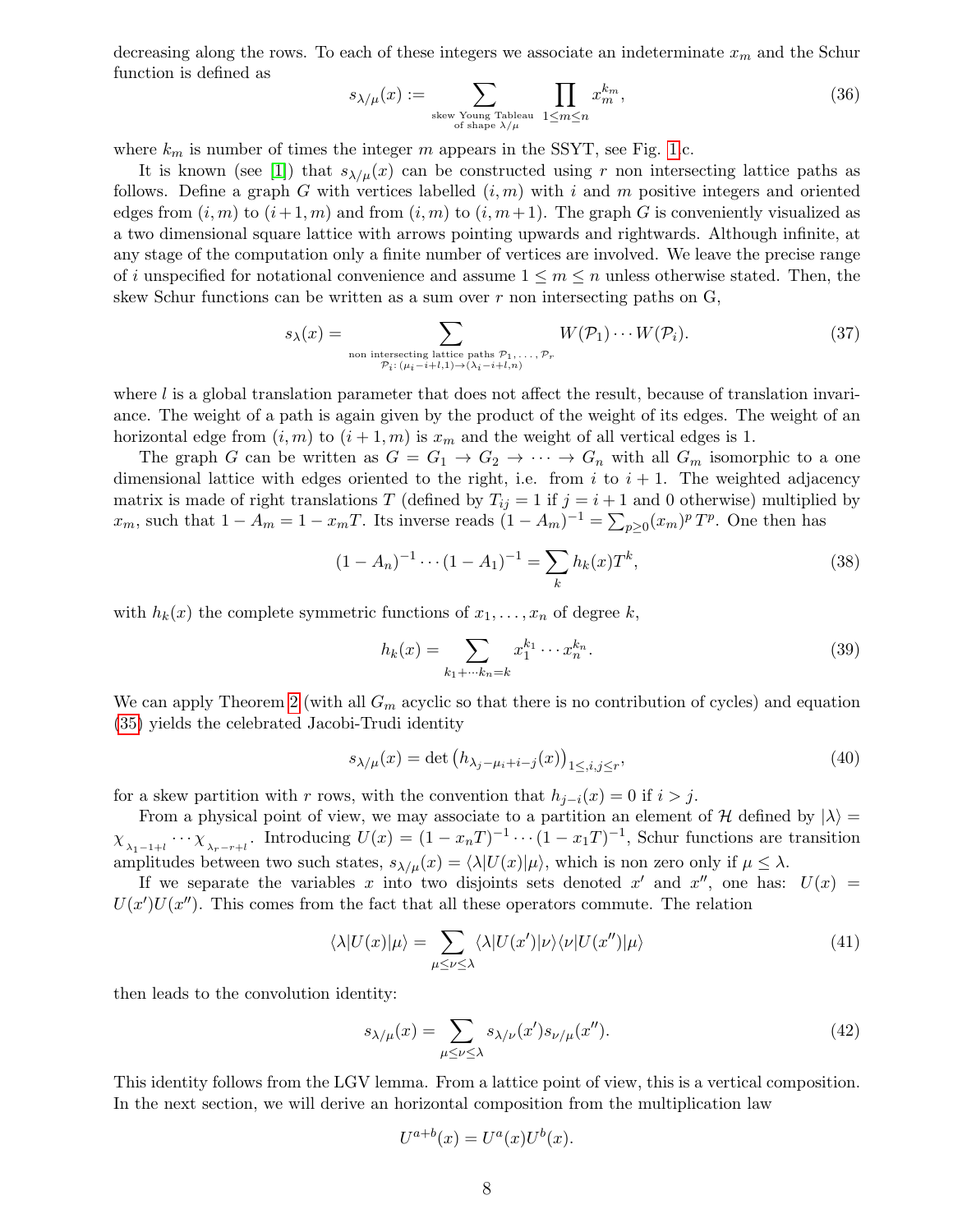### 5 A one parameter extension of Schur polynomials

Let us introduce the following symmetric polynomials

$$
S_k(a,x) = \sum_{k_1 + \dots + k_n = k} x_1^{k_1} \dots x_n^{k_n} \prod_{1 \le m \le n} \frac{a(a+1)\dots(a+k_m-1)}{k_m!}.
$$
 (43)

For  $a = 1$  we recover the complete homogeneous polynomials  $S_k(1, x) = h_k(x)$ . For example,

$$
S_1(a,x) = a \sum_{1 \le m \le n} x_m, \qquad S_2(a,x) = \frac{a(a+1)}{2} \sum_{1 \le m \le n} x_m^2 + a^2 \sum_{1 \le p < m \le n} x_m x_p, \tag{44}
$$

$$
S_3(a,x) = \frac{a(a+1)(a+2)}{6} \sum_{1 \le m \le n} x_m^3 + \frac{a^2(a+1)}{2} \sum_{1 \le p < m \le n} (x_m^2 x_p + x_m x_p^2) + a^3 \sum_{1 \le q < p < m \le n} x_m x_p x_q. \tag{45}
$$

These polynomials appear in the expansion of  $U^a(x) = (1 - x_nT)^{-a} \cdots (1 - x_1T)^{-a}$ , generalizing [\(38\)](#page-7-0),

$$
U^{a}(x) = \sum_{k \ge 0} S_k(a, x) T^k,
$$
\n
$$
(46)
$$

which follows from writing  $(1 - x_mT)^{-a} = \frac{1}{\Gamma(a)}$  $\frac{1}{\Gamma(a)} \int_0^\infty dt_m t_m^{a-1} \exp(-t_m(1 - x_m T))$ . Using  $U^a(x) = (1 (x_n, T)^{-a} \cdots (1 - x_1, T)^{-a}$  in equation [\(35\)](#page-6-1) instead of  $U(x) = (1 - x_n, T)^{-1} \cdots (1 - x_1, T)^{-1}$  leads to a one parameter generalization of the Schur function. The latter are defined by replacing the  $h_k(x)$  by  $S_k(a, x)$  in the Jacobi-Trudi identity [\(40\)](#page-7-1).

Definition 1 (One parameter extension of Schur polynomials). Let

<span id="page-8-0"></span>
$$
s_{\lambda/\mu}(a,x) := \det \left( S_{\lambda_j - \mu_i + i - j}(a,x) \right)_{1 \le i,j \le r}.\tag{47}
$$

We use here the convention  $S_0(a, x) = 1$  and  $S_k(a, x) = 0$  for  $k < 0$ .

Schur functions are recovered for  $a = 1$ ,  $s_{\lambda/\mu}(1, x) = s_{\lambda/\mu}(x)$ . Theorem [2](#page-6-1) then implies that  $S_{\lambda/\mu}$ can also be written as a sum over  $r$  non intersecting lattice paths for a skew diagram with  $r$  rows. However, since we use  $(1-x_mT)^a$  instead of  $(1-x_mT)$ , for  $j>i$  there is an edge from  $(i, m)$  to  $(j, m)$ weighted by

$$
w_{(i,m)\to(j,m)} = (-1)^{j-i+1} \frac{a(a-1)\dots(a-j+i+1)}{(j-i)!} x_m^{j-i}.
$$
\n(48)

In that case, the paths  $(i, m) \rightarrow (i, p) \rightarrow (j, p) \rightarrow (j, q)$  and  $(k, m) \rightarrow (k, q)$  for  $i < k < j$  do not intersect but contribute with an extra −1 because the order of their endpoints have been reversed.

**Example 3** ( $s_{(2,1)}(a, x)$  as a sum over paths). The paths contributing to  $s_{(2,1)}(a, x)$  join vertices (1, 1) and  $(2, 1)$  on on side and  $(2, n)$  and  $(4, n)$  on the other side.

| $(1,1) \rightarrow (1,m) \rightarrow (2,m) \rightarrow (2,n)$<br>$(2,1) \rightarrow (2,p) \rightarrow (3,p) \rightarrow (3,q) \rightarrow (4,q) \rightarrow (4,n)$ | $a^3$ $\sum x_m x_p x_q$<br>$1 \leq p \leq m \leq n$ ,<br>$1 \leq p \leq q \leq n$ |
|--------------------------------------------------------------------------------------------------------------------------------------------------------------------|------------------------------------------------------------------------------------|
| $(1,1) \rightarrow (1,m) \rightarrow (2,m) \rightarrow (2,n)$<br>$(2,1) \rightarrow (2,p) \rightarrow (4,p) \rightarrow (4,n)$                                     | $-\frac{a^2(a-1)}{2}\sum_{1\leq p$                                                 |
| $(1,1) \rightarrow (1,m) \rightarrow (4,m) \rightarrow (4,n)$<br>$(2,1) \to (2,n)$                                                                                 | $-\frac{\overline{a(a-1)}(a-2)}{6}\sum_{1\leq m\leq n}x_m^3$                       |
| $(1,1) \rightarrow (1,m) \rightarrow (3,m) \rightarrow (3,p) \rightarrow (4,p) \rightarrow (4,n)$<br>$(2,1) \to (2,n)$                                             | $+\frac{a^2(a-1)}{2}\sum_{1\leq m\leq p\leq n}x_m^2x_p$                            |